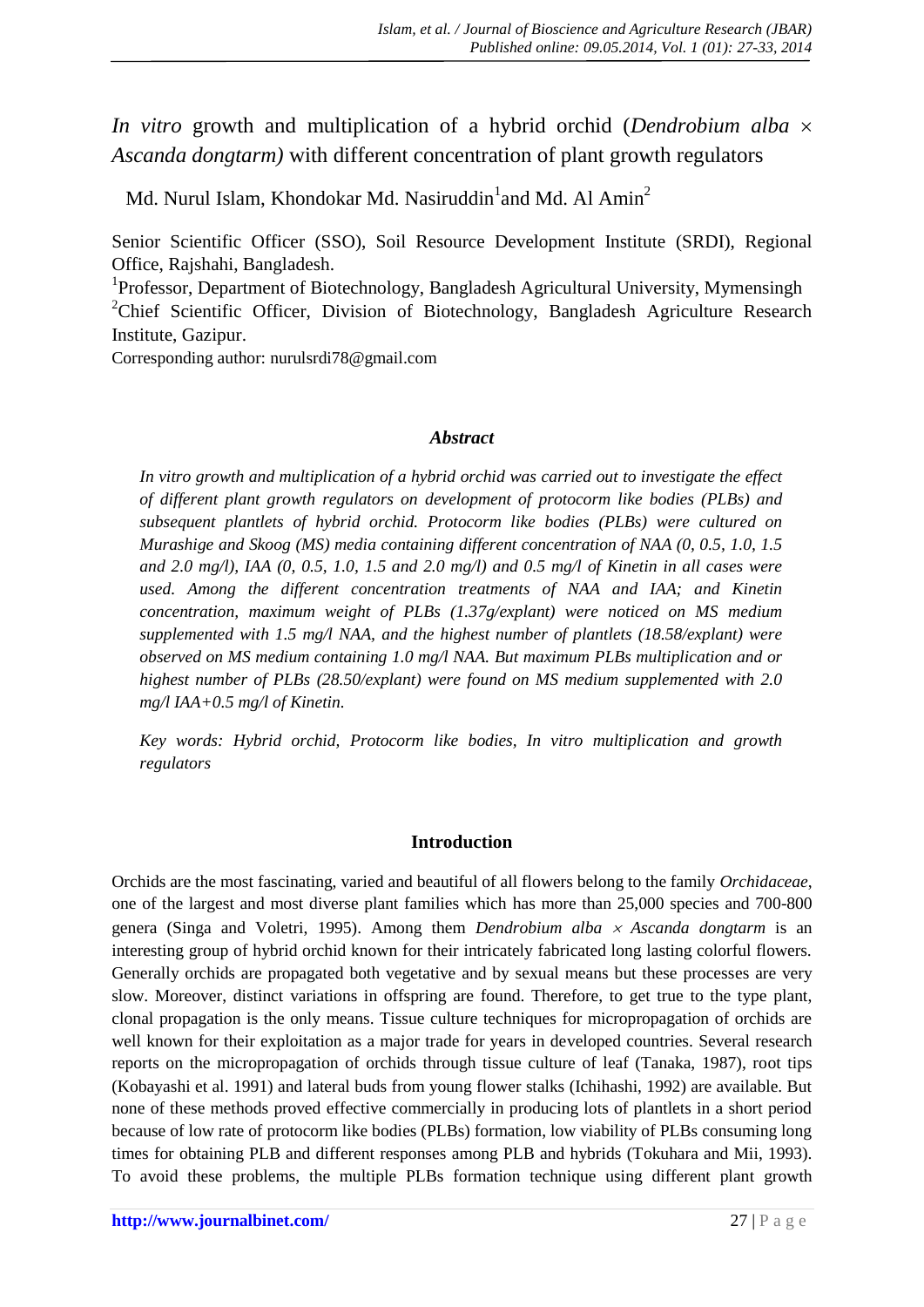regulators can be potential solution. Considering the above problem and scope of solution, the present investigation was undertaken to standardize and to develop a suitable combination and concentration of plant growth regulators for PLBs multiplication.

# **Materials and Methods**

The experiment was carried out at the laboratory of Biotechnology Division, Bangladesh Agricultural Research Institute (BARI), Joydebpur, Gazipur, during the period from August 2002 to March 2003 to investigate the effect of different plant growth regulators on *in vitro* growth of PLBs of a hybrid orchid. In this experiment, *in vitro* grown one month old PLBs were used as explant and growth medium was Muraskige and Skoog (1962) supplemented by plant growth regulators.

The experiment was laid out in Completely Randomized Design (CRD) with 5 treatments and 4 replications. The treatments combinations were of Naphthalene Acetate NAA (0, 0.5, 1.0, 1.5 and 2.0 mg/l), Indole Acetic Acid **(**IAA) (0, 0.5, 1.0, 1.5 and 2.0 mg/l) and 0.5 mg/l of Kinetin in all cases were used with treatments.

PLBs were cultured on MS medium supplemented with different concentrations of plant growth regulators NAA and IAA; and their combination by Kinetin concentration. One month old seven *in vitro* PLBs (Plate 1a) were placed in each culture vial. The culture vials were placed in a growth room and allowed to grow at  $25\pm1^{\circ}$ C under 16 hour photoperiod illuminated with fluorescent tube of 2000-3000 lux. Data were collected on the effect of different treatments of different parameter such as number of plantlets, number of rooted plantlets, and number of PLBs and weight of PLBs. The data were collected at 30 days interval. The treatment means of analyzed date were compared with LSD values.

## **Results and Discussion**

Plantlet regeneration from PLBs renders the unique facilities of reproducible protocol in orchids. In this study, three experiments were conducted with a cross between *Dendrobium alba Ascanda dongtarm*, *in vitro* PLBs were used for multiplication of PLBs and plantlet production with different plant growth regulators were investigated and presented below.

## **Experiment 1:** *In vitro* **growth of PLBs supplemented with NAA in MS medium**

Different concentrations of NAA on *in vitro* growth of PLBs at different days after inoculation have been presented in Table 1 & Plate 1b. The highest number of PLBs (18.58/explant) was observed in 1.0 mg/l NAA at 90 days after inoculation (DAI). The maximum weight of PLBs (1.37/explant), rooted plantlets (3.33/explant) were obtained from 1.5 mg/l NAA at 90 DAI. Pathania et al. (1998) observed that Knudson C medium supplemented with NAA at 0.4 mg/l was the best for multiplication of PLBs which was closed to the investigation. While the highest number of plantlets (15.67/explant) was found with 1.0 mg/l NAA, whereas the lowest (6.33/explant) was observed in 0.0 mg/l NAA at 90 DAI (Figure 1).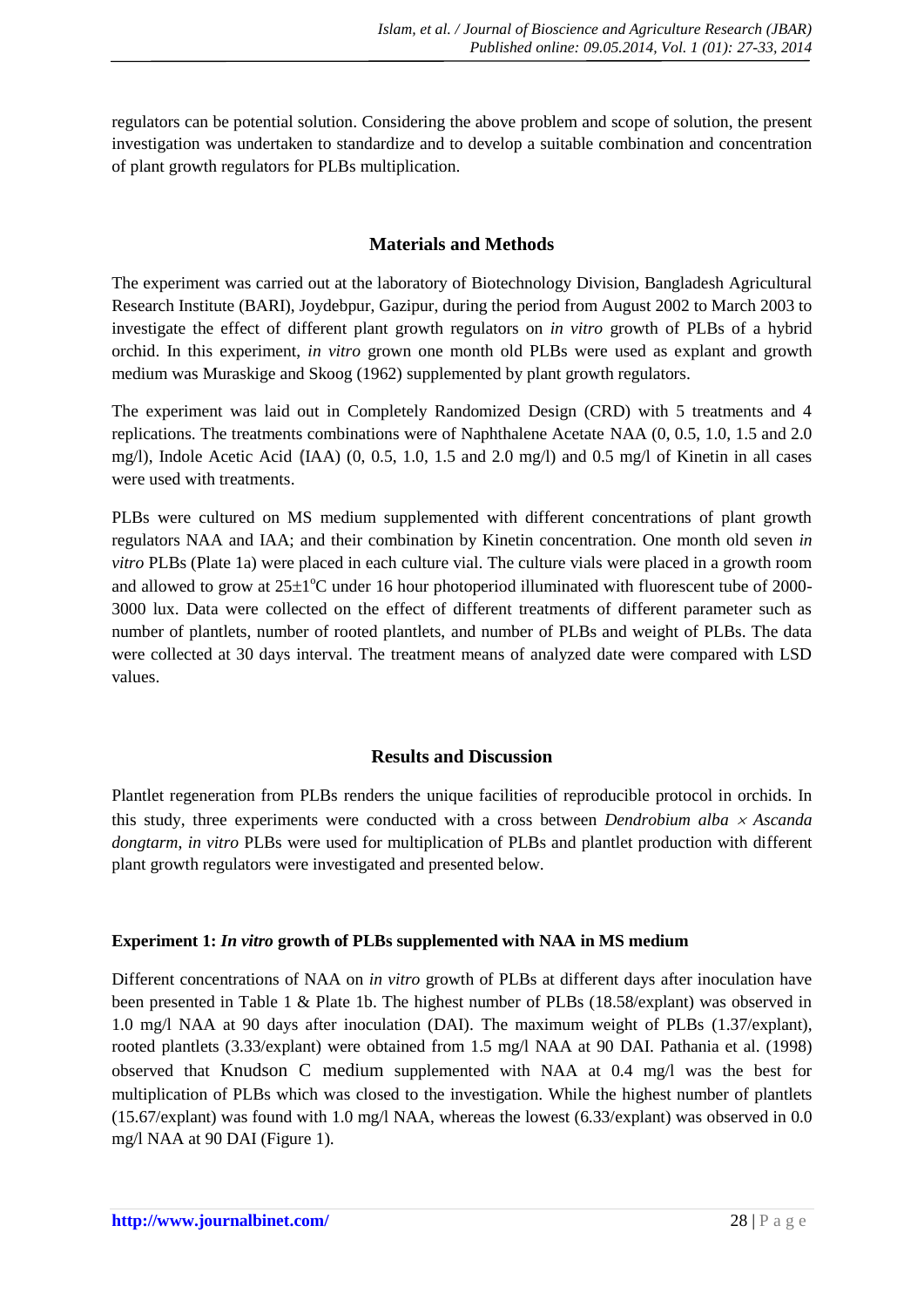| <b>NAA</b><br>Conc.<br>(mg/l) | Weight of PLBs<br>(g/expand) |       |       | Number of PLBs/explant |       |       | Number of rooted<br>plantlets/explant |        |        |
|-------------------------------|------------------------------|-------|-------|------------------------|-------|-------|---------------------------------------|--------|--------|
|                               | 30                           | 60    | 90    | 30                     | 60    | 90    | <b>30 DAI</b>                         | 60 DAI | 90 DAI |
|                               | DAI                          | DAI   | DAI   | DAI                    | DAI   | DAI   |                                       |        |        |
| $\overline{0}$                | 0.28                         | 0.66  | 1.07  | 3.32                   | 5.08  | 9.67  | 0.33                                  | 0.62   | 1.00   |
| 0.5                           | 0.31                         | 0.83  | 1.13  | 4.67                   | 5.42  | 11.32 | 0.42                                  | 0.64   | 1.33   |
| 1.0                           | 0.38                         | 0.93  | 1.22  | 6.33                   | 11.15 | 18.58 | 0.48                                  | 0.66   | 1.67   |
| 1.5                           | 0.55                         | 1.05  | 1.37  | 5.33                   | 10.21 | 14.67 | 1.33                                  | 2.02   | 3.33   |
| 2.0                           | 0.42                         | 0.96  | 1.28  | 4.33                   | 8.50  | 12.67 | 0.95                                  | 1.33   | 2.67   |
| LSD(0.05)                     | 0.049                        | 0.049 | 0.015 | 0.049                  | 0.244 | 0.319 | 0.049                                 | 0.049  | 0.015  |

Table 1: *In vitro* growth of PLBs at different days after inoculation under the supplementation of different concentrations of NAA

DAI = Days After Inoculation

# **Experiment 2.** *In vitro* **growth of PLBs supplemented with NAA and Kinetin (Kn) in MS medium**

Effect of combination of NAA and 0.5 mg/l of Kinetin on *in vitro* growth of PLBs at different days after inoculation have been presented in Table 2 & Plate 1c. The highest multiplied PLBs  $(16.33/\exp$ ant) and the maximum weight of PLBs  $(1.15g/\exp)$ ant) were obtained from 2.0 mg/l NAA + 0.5 mg/l Kinetin. The highest rooted plantlets numbers (4.34/explants) were found with 1.0 mg/l NAA + 0.5 mg/l Kinetin at 90 DAI. Highest number of plantlets (18.33/explant) was found with 1.0  $mg/l + 0.5$  mg/l kn, whereas the lowest (7.67/explant) was obtained with 0 mg/l NAA+ 0 mg/l Kn at 90 DAI (Figure 2).

The present findings is partially supported by Rahman (2001) who found that the highest fresh weight of PLBs (0.116g) with the supplementation of 5.0 mg/l BAP +0.1mg/l NAA in *Doritaenopsis* orchid. The present findings also partially agreed with the report of Tokuhara and Mii (1993) where they showed that the highest rate of PLB formation occurred with 0.1 mg/l NAA and 2.0 mg/l IBA.



Figure 1. Effect of different concentration of NAA on *in vitro* number of plantlets per explant at different days after inoculation (DAI). Vertical bars represent LSD (0.05) values.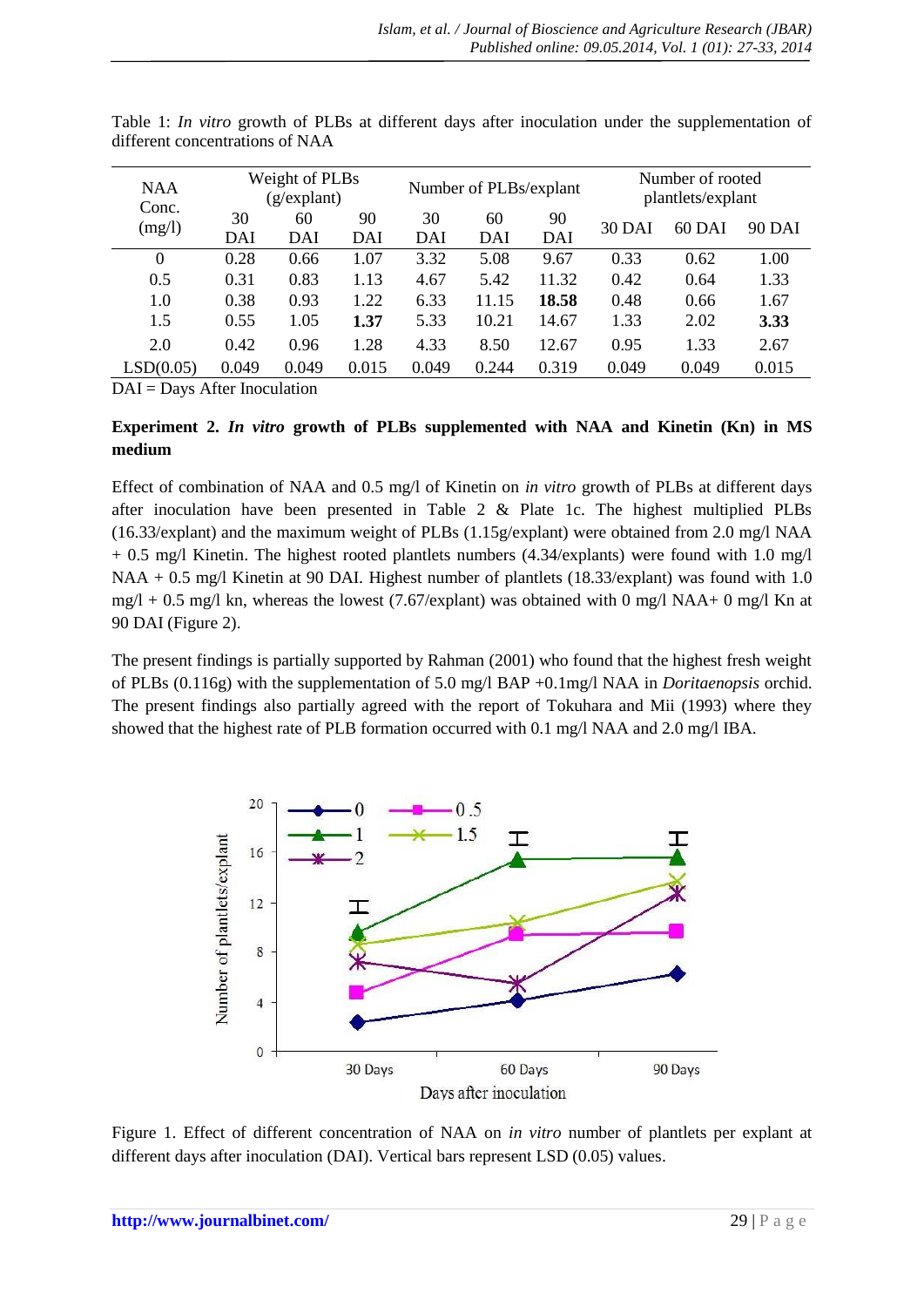

Figure 2. Effect of different concentration of NAA with 0.5 mg/l Kn on in vitro number of plantlets per explant at different DAI. Vertical bars represent LSD (0.05) values.



Figure 3. Effect of different concentration of IAA 0.5 mg/l Kn on in vitro number of plantlets per explant at different DAI. Vertical bars represent LSD (0.05) values.

Table 2. *Invitro* growth of PLBs at Different Days after Inoculation (DAI) under the supplementation of different concentrations of NAA and Kinetin

| $NAA + Kn$  | Weight of PLBs<br>(g/explant) |           |           | Number of PLBs/explant |           |           | Number of rooted<br>plantlets/explant |        |        |
|-------------|-------------------------------|-----------|-----------|------------------------|-----------|-----------|---------------------------------------|--------|--------|
| (mg/l)      | 30<br>DAI                     | 60<br>DAI | 90<br>DAI | 30<br>DAI              | 60<br>DAI | 90<br>DAI | 30 DAI                                | 60 DAI | 90 DAI |
| $0 + 0$     | 0.20                          | 0.42      | 0.52      | 4.60                   | 8.50      | 5.33      | 0.34                                  | 0.99   | 1.64   |
| $0.5 + 0.5$ | 0.32                          | 0.54      | 0.70      | 5.31                   | 9.50      | 9.67      | 0.48                                  | 0.69   | 2.36   |
| $1.0 + 0.5$ | 0.42                          | 0.72      | 0.88      | 8.50                   | 9.47      | 11.33     | 0.95                                  | 2.00   | 4.34   |
| $1.5 + 0.5$ | 0.43                          | 0.67      | 0.95      | 9.42                   | 10.40     | 12.33     | 0.22                                  | 0.46   | 1.64   |
| $2.0 + 0.5$ | 0.54                          | 0.82      | 1.15      | 10.40                  | 12.67     | 16.33     | 0.41                                  | 0.34   | 1.34   |
| LSD(0.05)   | 0.015                         | 0.015     | 0.015     | 0.069                  | 0.402     | 0.419     | 0.015                                 | 0.049  | 0.049  |

DAI = Days After Inoculation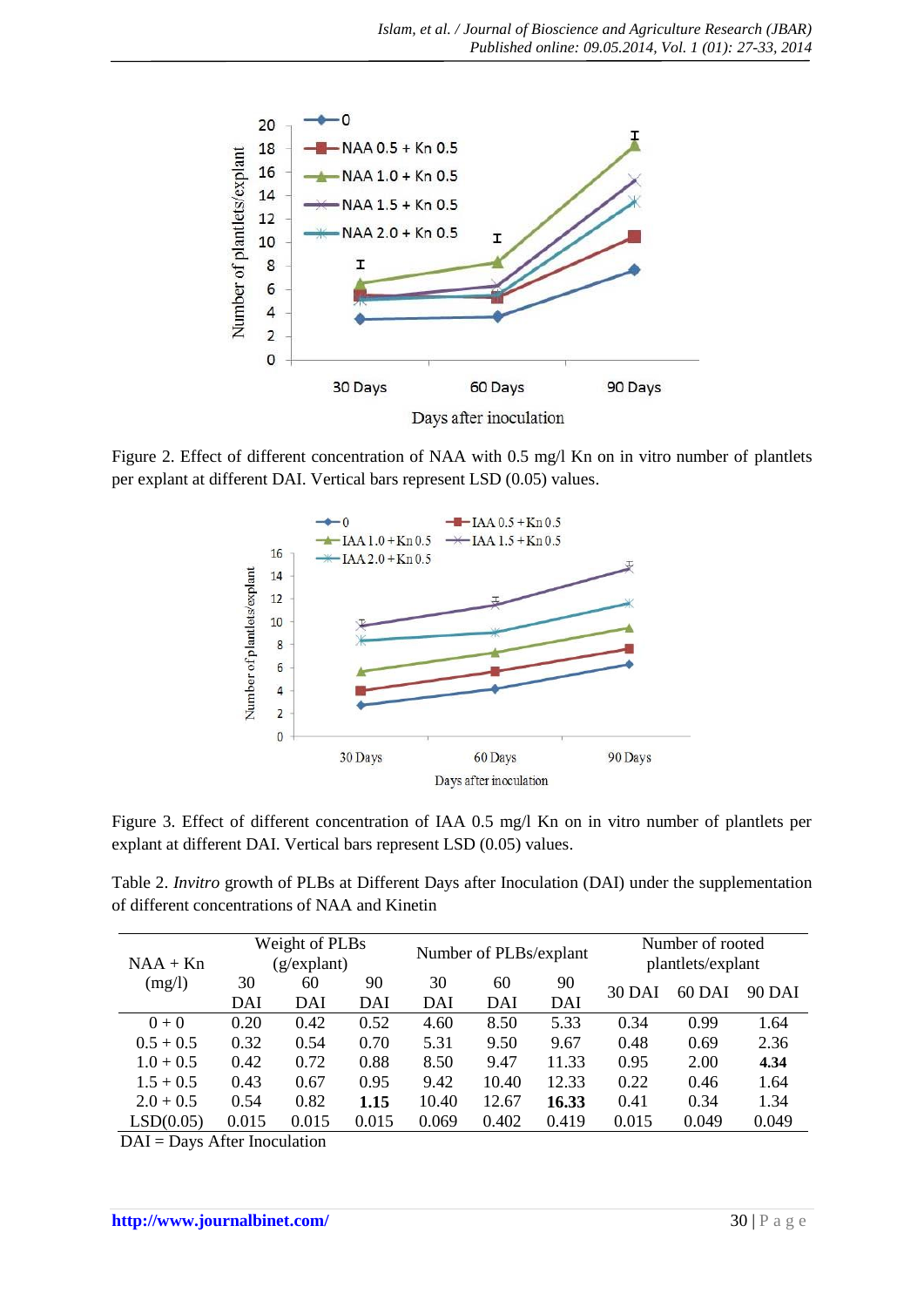

Plate 1. PLB growth of hybrid orchid on MS meidum a) *invitro* PLBs growth of hybrid orchid on MS medium; b) PLB formation and multiplication with 1.5 mg/l NAA at 90 days after inoculation; c) PLB formation and multiplication with 1.5 mg/l NAA + 0.5 mg/l Kinetin at 90 days after inoculation; d) PLB formation and multiplication with 2.0 mg/l IAA + 0.5 mg/l Kinetin at 90 days after inoculation

#### **Experiment 3.** *In vitro* **growth of PLBs supplemented with IAA and Kinetin (Kn) in MS medium**

Effects of different concentrations of IAA and Kinetin on in vitro growth of PLBs at different days after inoculation have been presented in Table 3 and Plate 1d. The highest multiplied PLBs (28.50/explant), with the maximum weight (1.17g/explant) were observed on MS medium containing 2.0 mg/l IAA + 0.5 mg/l Kinetin and 0.5 mg/l IAA +0.5mg/l Kinetin respectively. The highest number of rooted plantlets (3.49/explant) was noticed in 0.5 mg/l IAA + 0.5 mg/l Kinetin supplemented treatment concentrations.

| $IAA + Kn$  | Weight of PLBs<br>(g/expand)  |              |       | Number of PLBs/explant |       |       | Number of rooted<br>plantlets/explant |       |       |
|-------------|-------------------------------|--------------|-------|------------------------|-------|-------|---------------------------------------|-------|-------|
| (mg/l)      | 30                            | 60           | 90    | 30                     | 60    | 90    | 30                                    | 60    | 90    |
|             | DAI                           | DAI          | DAI   | DAI                    | DAI   | DAI   | DAI                                   | DAI   | DAI   |
| $0 + 0$     | 0.20                          | 0.66         | 0.94  | 8.67                   | 9.67  | 10.67 | 0.09                                  | 0.15  | 0.35  |
| $0.5 + 0.5$ | 0.35                          | 0.80         | 1.00  | 10.28                  | 14.47 | 15.50 | 0.95                                  | 2.5   | 3.49  |
| $1.0 + 0.5$ | 0.31                          | 0.86         | 0.97  | 12.67                  | 19.50 | 22.67 | 0.41                                  | 0.67  | 1.69  |
| $1.5 + 0.5$ | 0.42                          | 0.93         | 0.99  | 13.33                  | 20.50 | 25.67 | 0.11                                  | 1.98  | 3.31  |
| $2.0 + 0.5$ | 0.55                          | 1.05         | 1.17  | 16.50                  | 23.50 | 28.50 | 0.50                                  | 1.23  | 1.96  |
| LSD(0.05)   | 0.049                         | 0.049        | 0.049 | 0.381                  | 0.361 | 0.341 | 0.138                                 | 0.234 | 0.223 |
| DIT D       | $\mathbf{A} \cdot \mathbf{C}$ | $\mathbf{1}$ |       |                        |       |       |                                       |       |       |

Table 3. Different concentrations of IAA and Kinetin on in vitro growth of PLBs at different days after inoculation

DAI= Days After Inoculation

The highest number of plantlets (14.67/explant) was obtained from 1.5 mg/l IAA +0.5 mg/l Kn (Figure 3), whereas the lowest number of plantlet  $(6.33/explant)$  was observed at 0 mg/l IAA+0 mg/l Kn at 90 DAI. Kusumoto (1979) showed that protocorm proliferation was stimulated effectively by 5 mg/l BA and 0.1 mg/l NAA which was closed to the present investigation.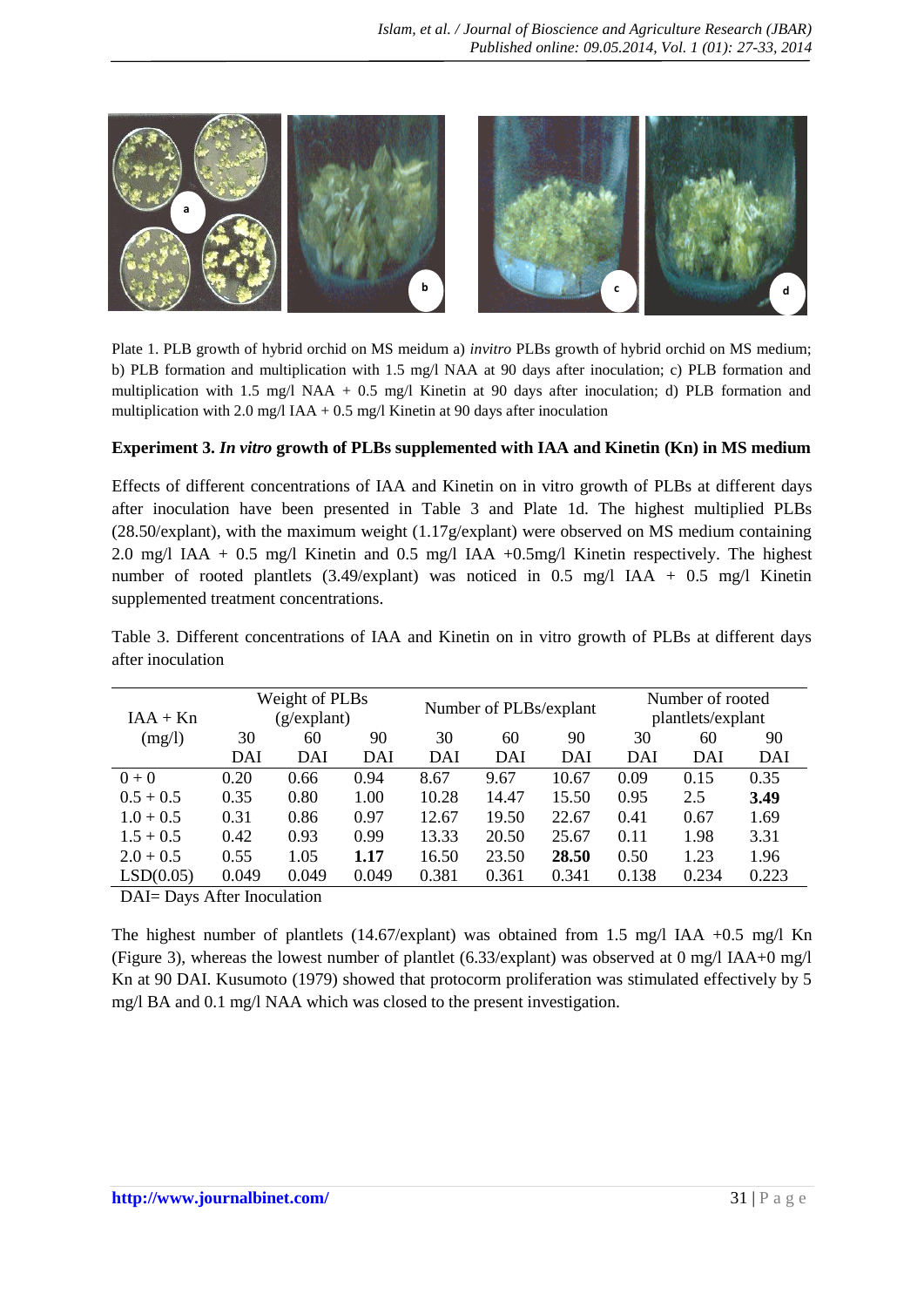# **Summary and Conclusion**

**Effect of growth regulator NAA:** Among the different treatment concentration of NAA, highest number of PLBs (18.58/explant) was found with 1.0 mg/l NAA after 90 days of incubation (DAI). While maximum weight (1.37g/explant) of PLB and rooted plantlets number (3.33/explant) was obtained from 1.5 mg/l NAA after 90 DAI (Table 1). But plantlets number found highest (15.67/explant) with 1.0 mg/l of NAA after 90 DAI (Figure 1).

**Effect of growth regulator NAA and Kinetin (Kn):** Highest number of PLBs (16.33/explant) and maximum weight of PLBs (1.15g/explant) was observed with 2.0 mg/l NAA + 0.5 mg/l Kn. But the highest rooted number of plantlets (4.34/explant) was obtained from 1.0 mg/l NAA + 0.5 mg/l Kn (Table 2). While highest number of plantlets development was found with  $1.0 \text{ mg/l}$  NAA +  $0.5 \text{ mg/l}$ Kn treatment concentration (Figure 2).

**Effect of growth regulator IAA and Kn:** Highest number of PLBs (28.50/explant) multiplication with a maximum weight of 1.17g/explant was found with 2.0 mg/l IAA + 0.5 mg/l Kn. But the highest number of rooted plantlets was observed with  $0.5 \text{ mg/l}$  IAA +  $0.5 \text{ mg/l}$  Kn treatment concentration (Table 3). While the highest number of plantlets (14.67/explant) was found with 1.5 mg/l IAA +  $0.5$ mg/l Kn (Figure 3).

From the above treatments, it was revealed that for maximum weight of PLBs with 1.5 mg/l NAA is the best, while for rooted number of plantlets were found best with 1.0 mg/l of NAA concentration. But for maximum PLBs multiplication of the studied cross hybrid orchid (*Dendrobium alba Ascanda dongtarm*) plant growth regulator combination 2.0 mg/l NAA + 0.5 mg/l Kinetin was found suitable among all other treatment.

## **Acknowledgement**

The author acknowledges the contribution of staff from Division of Biotechnology, Bangladesh Agriculture Research Institute and all supports to conduct this research in their Plant Tissue Culture laboratory, Gazipur, Bangladesh. The authors convey their gratitude to Md. Noor-E-Alam Siddique, Senior Scientific Officer, Ministry of Agriculture, for adequate review and critique of this article.

## **References**

- Ichihashi S. 1992. Micropropagation of Phalaenopsis though the culture of lateral buds from young flower stalks. Lindleyana, 7(4): 208-215.
- Kobayashi M, Komatuda M and Yonai S. 1991. Studies on the vegetative propagation of Phalaenopsis through root tip culture. Abstr., Japan Soc. Hort. Sci., 59(2): 664-665.
- Kusumoto M. 1979. Effects of combinations of growth regulators and of organic supplements on the proliferation and organogenesis of cattleya protocorm like bodies cultured in vitro. J. Japan Soc. Hort. Sci., 47(4): 502-510. Murashige T., Skoog F. 1962. A revised medium for rapid growth and bioassays with tobacco tissue cultures. Physiol. Plantarum 15: 473-497.
- Pathania NS, Sehqal OP, Debojit P, Dilta BS and Paul D. 1998. Studies on micropropagation in Dendrobium cv. Sonia. J. Orchid Soc. India, 12(1-2): 35-38.
- Rahman ARMM. 2001. Studies on the improvement of in vitro plantlet regeneration in Doritaenopsis and Cattleya Orchids. MS thesis. Department of Crop Botany, Bangladesh Agricultural University, Mymensingh.